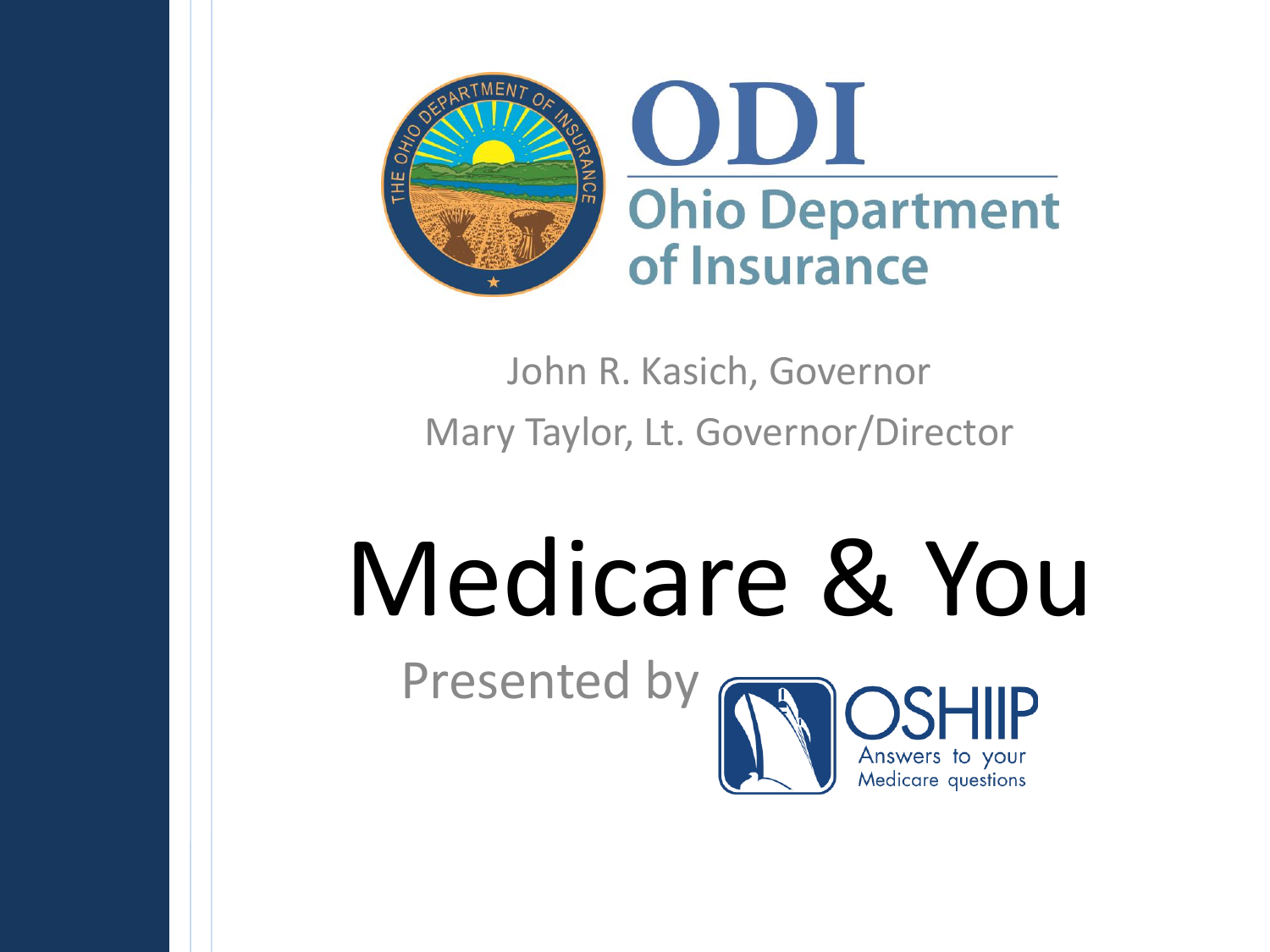# Medicare 2015

- The Exchange **won't** have any effect on your Medicare coverage. Your Medicare benefits aren't changing.
- It's against the law for someone who knows that you have Medicare to sell you an Exchange plan.
- The Medicare open enrollment period is a time when there's a higher risk for fraudulent activities.
- DO NOT share your Medicare number or other personal information with anyone who knocks on your door or contacts you uninvited to sell you a health plan.



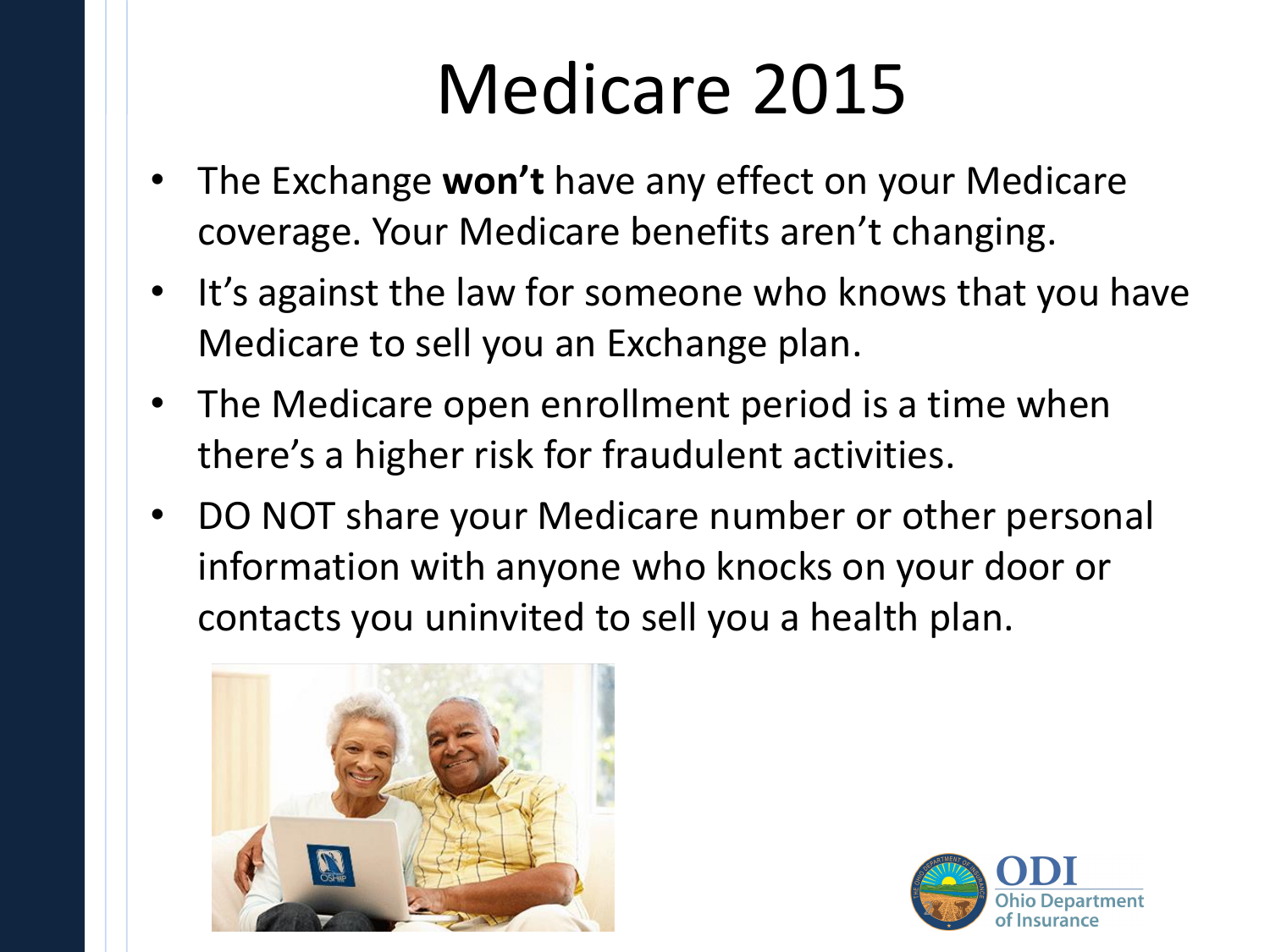### What is Medicare?

Federal health insurance program administered by the Centers for Medicare and Medicaid Services (CMS) for those who are:

- 1. 65 and older
- 2. any age and Disabled
- 3. diagnosed with End Stage Renal Disease (ESRD)

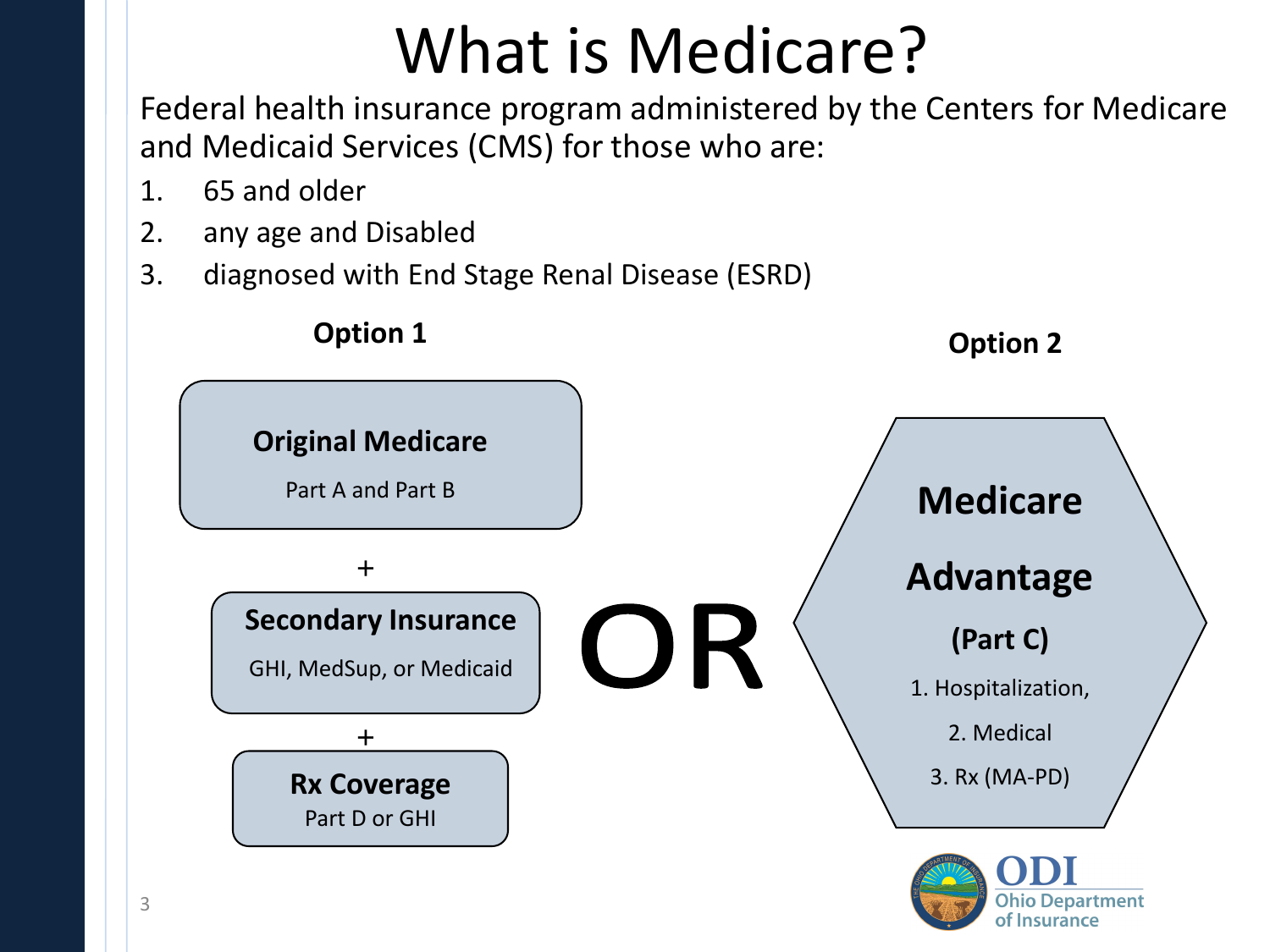| <b>MEDICARE</b>                                                                                                                                                                                                                                                                           | <b>HEALTH INSURANCE</b> |
|-------------------------------------------------------------------------------------------------------------------------------------------------------------------------------------------------------------------------------------------------------------------------------------------|-------------------------|
| 1-800-MEDICARE (1-800-633-4227)<br><b>NAME OF BENEFICIARY</b><br><b>JANE DOE</b><br><b>MEDICARE CLAIM NUMBER</b><br><b>SEI</b><br>000-00-0000<br><b>IS ENTITLED TA</b><br>нст<br>VE DATE<br><b>HOSPITAL</b><br><b>PART</b><br>07-01-1986<br><b>PART B</b><br>07-01-1986<br><b>MEDICAL</b> |                         |
| Slarv<br><b>HERE</b>                                                                                                                                                                                                                                                                      |                         |

#### **Part A- Hospital**

- Inpatient Hospitalization
- **Skilled Nursing Facilities**
- Home Health Care
- Hospice

#### **Part B- Medical**

- Doctors/Providers
- Preventive Benefits
- Durable Medical Equip.
- Outpatient services
- Medicare was never intended to pay 100% of health care costs
- Medicare does not cover non-medically necessary services or care outside the USA in most cases
- Durable Medical Equipment, Prosthetics, Orthotics and Supplies (DMEPOS) must be obtained from a contracted supplier

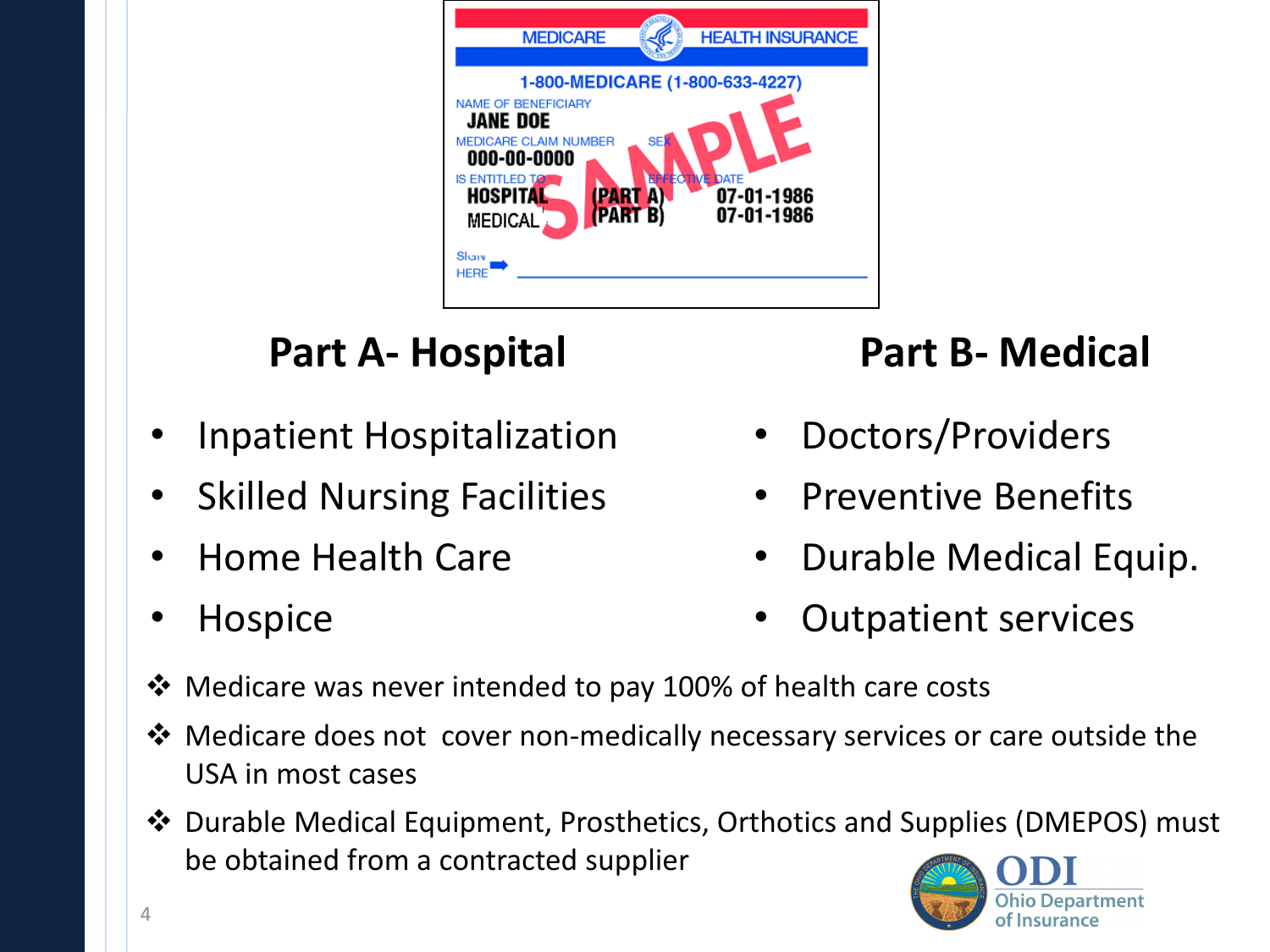# Applying for Medicare

- Enrollment automatic if you get Social Security or Railroad Retirement benefits prior to Medicare eligibility
- All others must apply with Social Security (or Railroad Retirement) during their

#### **7 month Initial Enrollment Period (IEP)**

- $-$  3 months before your 65<sup>th</sup> birthday
- $-$  Month of your 65<sup>th</sup> birthday

04-21-08 5

- $-$  3 months after your 65<sup>th</sup> birthday
- If you are covered under your (or your spouse's) **current** employer group health plan, you may delay enrollment into Medicare Part B

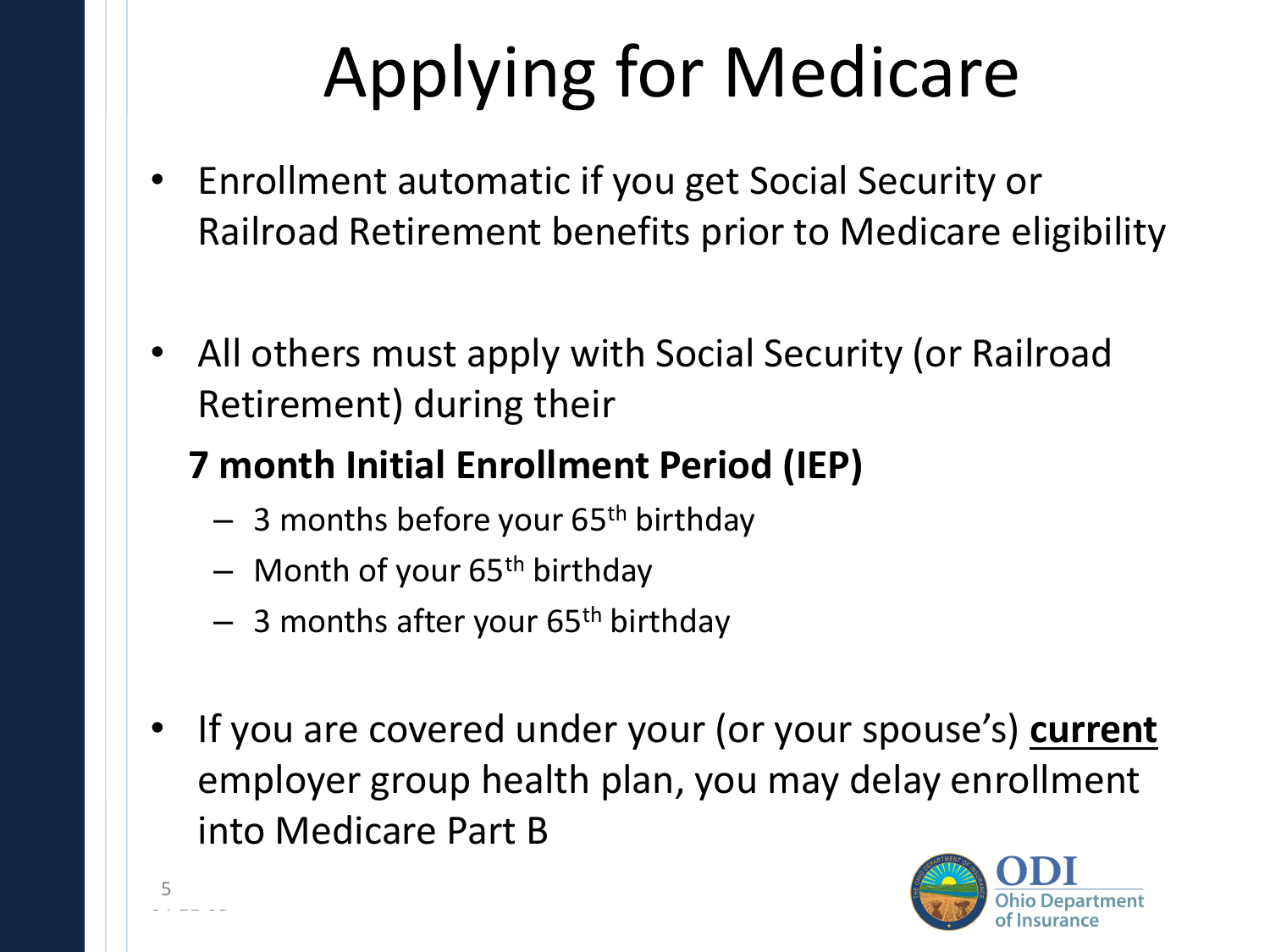### 2015 Medicare Amounts

#### **Part A**

- Hospital Deductible \$1,260/benefit period
- Hospital Copays \$315/day, days 61-90 \$630/Lifetime Reserve Day
- Skilled Nursing Copay \$157.50/day, days 21-100
- Monthly Premiums 40 or more credits= \$0 30-39 credits= \$224 30 or less credits= \$407

#### **Part B**

- Monthly Premium \$104.90
- Late enrollees may incur a 10% penalty for each year of delay
- Those with higher incomes may pay a higher premium
- Annual Deductible \$147
- Copayments generally 20% of Medicare Approved Amount

#### Use MyMedicare.gov to see all your Medicare claims!

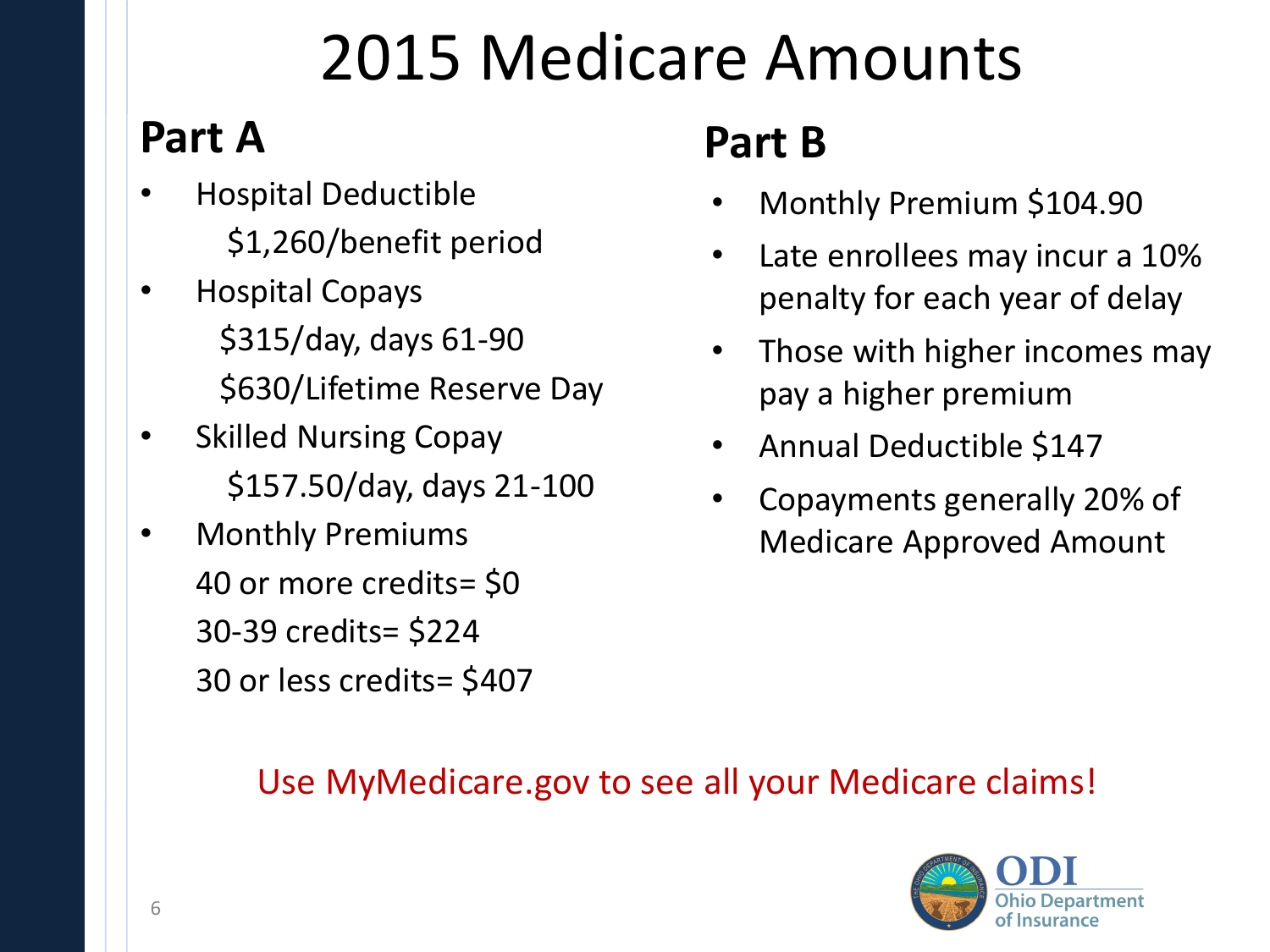# Medicare Preventive Benefits

- "Welcome To Medicare" physical exam
- Bone mass measurement
- Annual Wellness Exam
- Cardiovascular screening
- Colorectal cancer screening
- Diabetes screening, services and supplies
- Obesity Screening
- Depression Screening
- **Vaccinations** 
	- Flu, Pneumococcal & Hepatitis B
- Glaucoma screening
- Pap test and pelvic exam with clinical breast exam
- Prostate cancer screening
- Screening mammogram
- Smoking cessation counseling
- Alcohol Misuse Screening

Part B Deductible and Coinsurance is waived for most preventive care services.

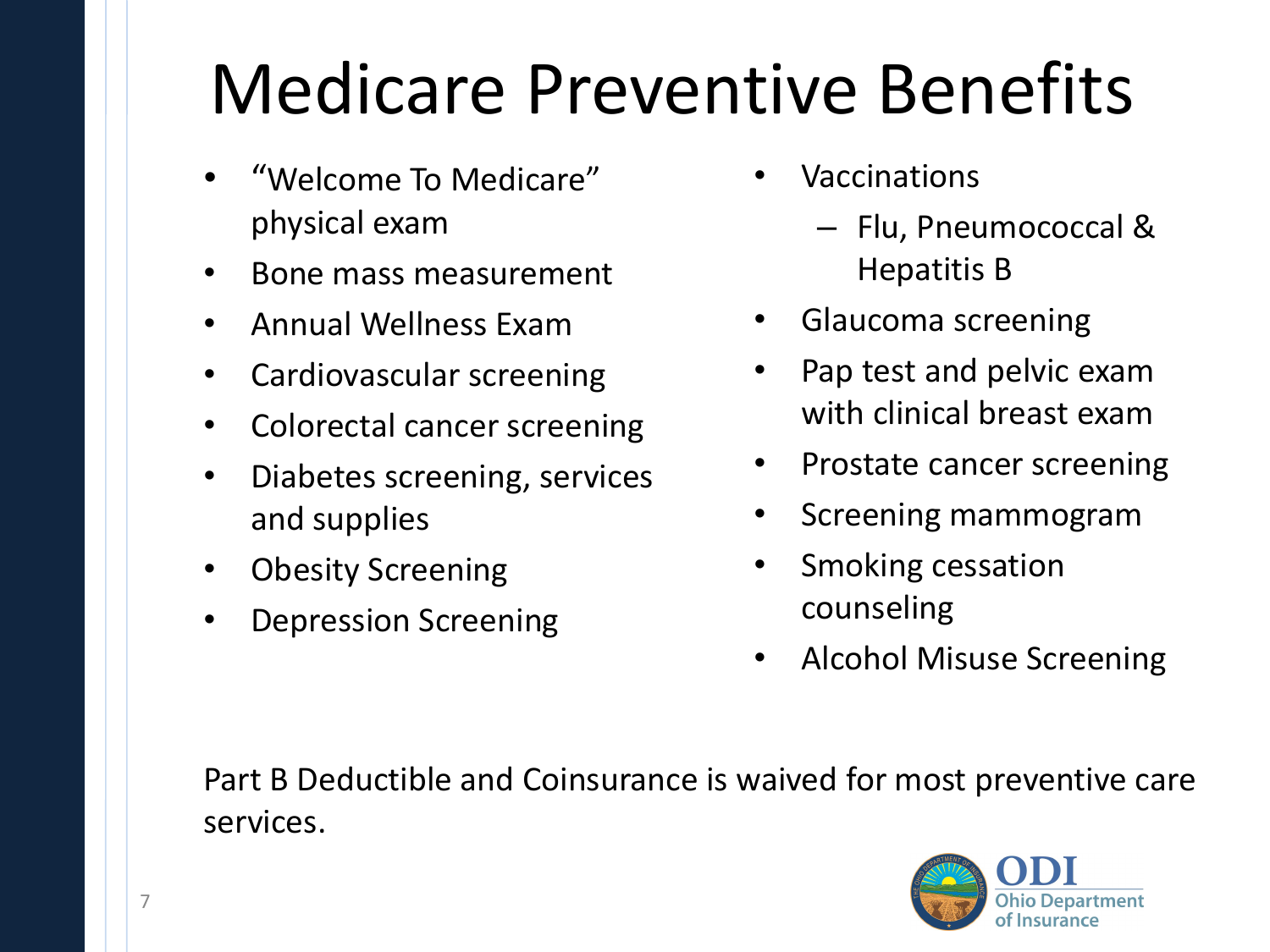# Secondary Insurance



- **Group Health Insurance (GHI)**
	- Insurance from a former employer or union that supplements Medicare
- **Medicaid**
	- State assistance for those with limited income and resources
	- Medicare Savings Programs
- **Medicare Supplemental Insurance**
	- Private insurance designed to coordinate with Original Medicare

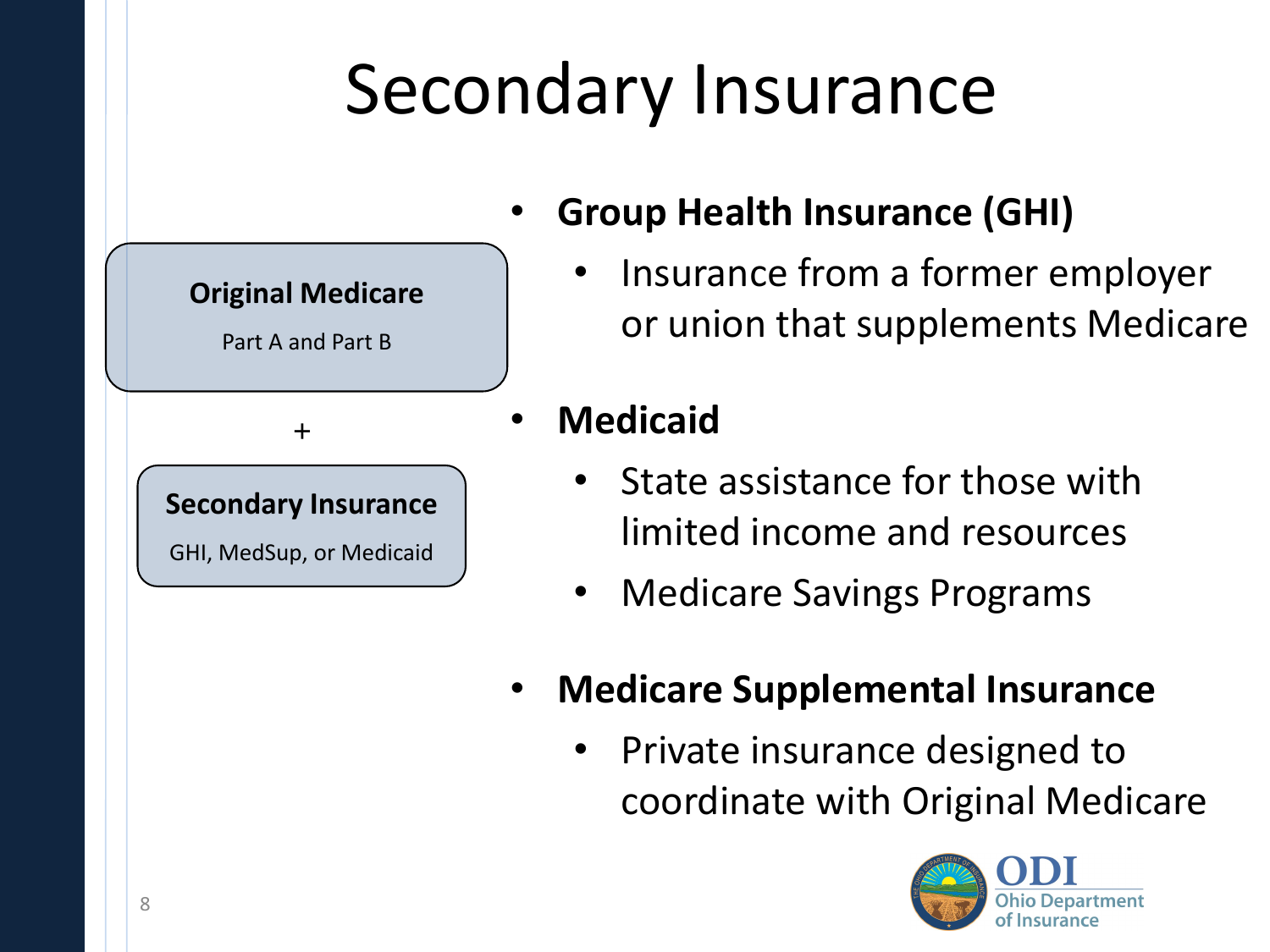### Medicare Supplement Insurance

- Plans are standardized
	- All companies sell same plans
	- Premiums will vary from company to company
	- Plans A, B, C, D, F, G, K, L, M, N
- No Network
- Pay only after Original Medicare (Parts A & B)
- Guaranteed Issue
	- Open Enrollment- 6 months beginning with Part B effective date at age 65 or older
	- Special Circumstances- typically 63 days after loss of coverage

Check out the Ohio Shopper's Guide To Medicare Supplement Insurance at **[www.insurance.ohio.gov](https://www.insurance.ohio.gov/)**

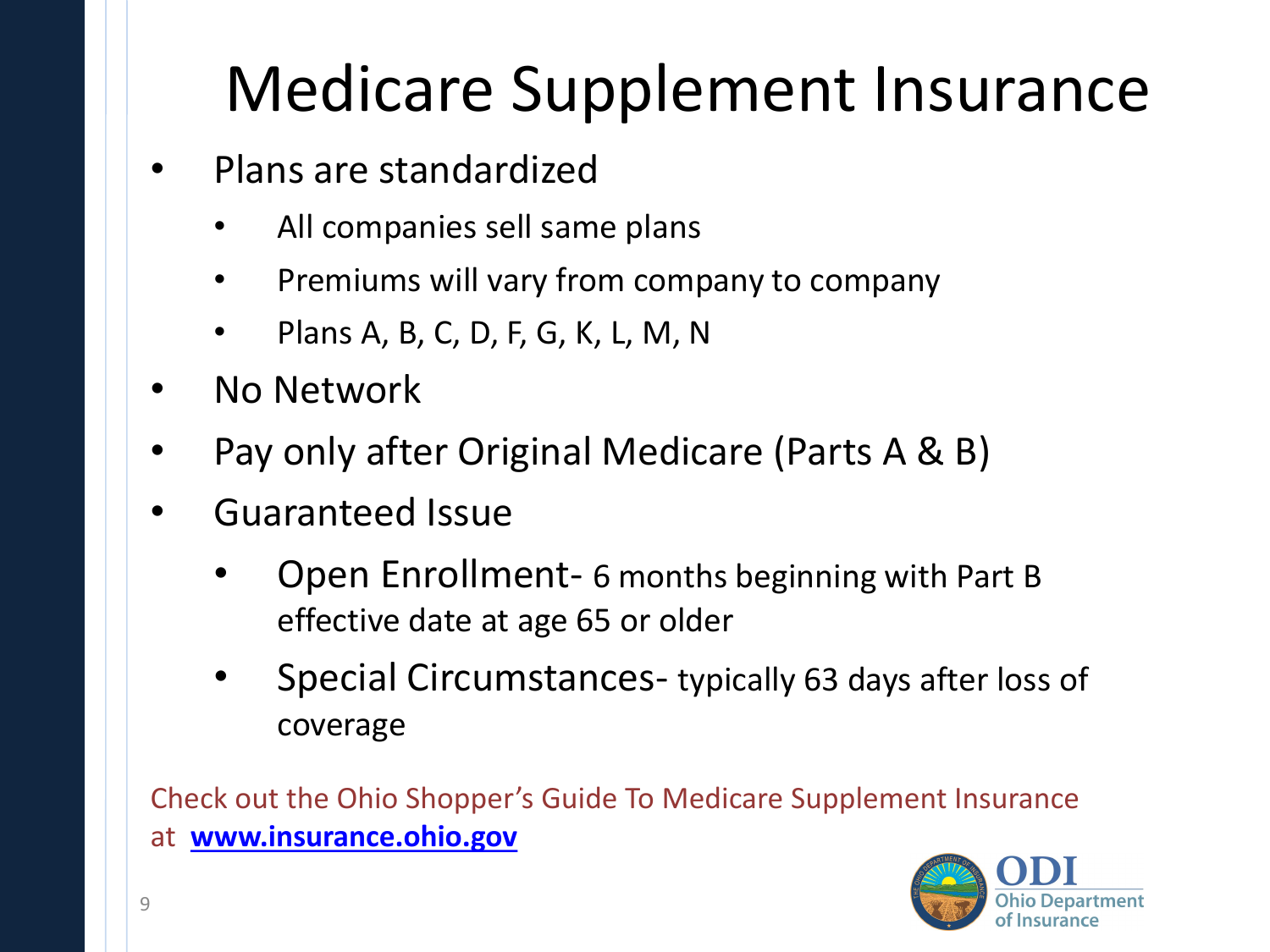### Medicare 101



Part A and Part B

#### **1. Primary Coverage**

+

**Secondary Insurance**

GHI, MedSup, or Medicaid



#### **2. Secondary Coverage**

**RX Coverage 3. Prescription Drug Coverage**

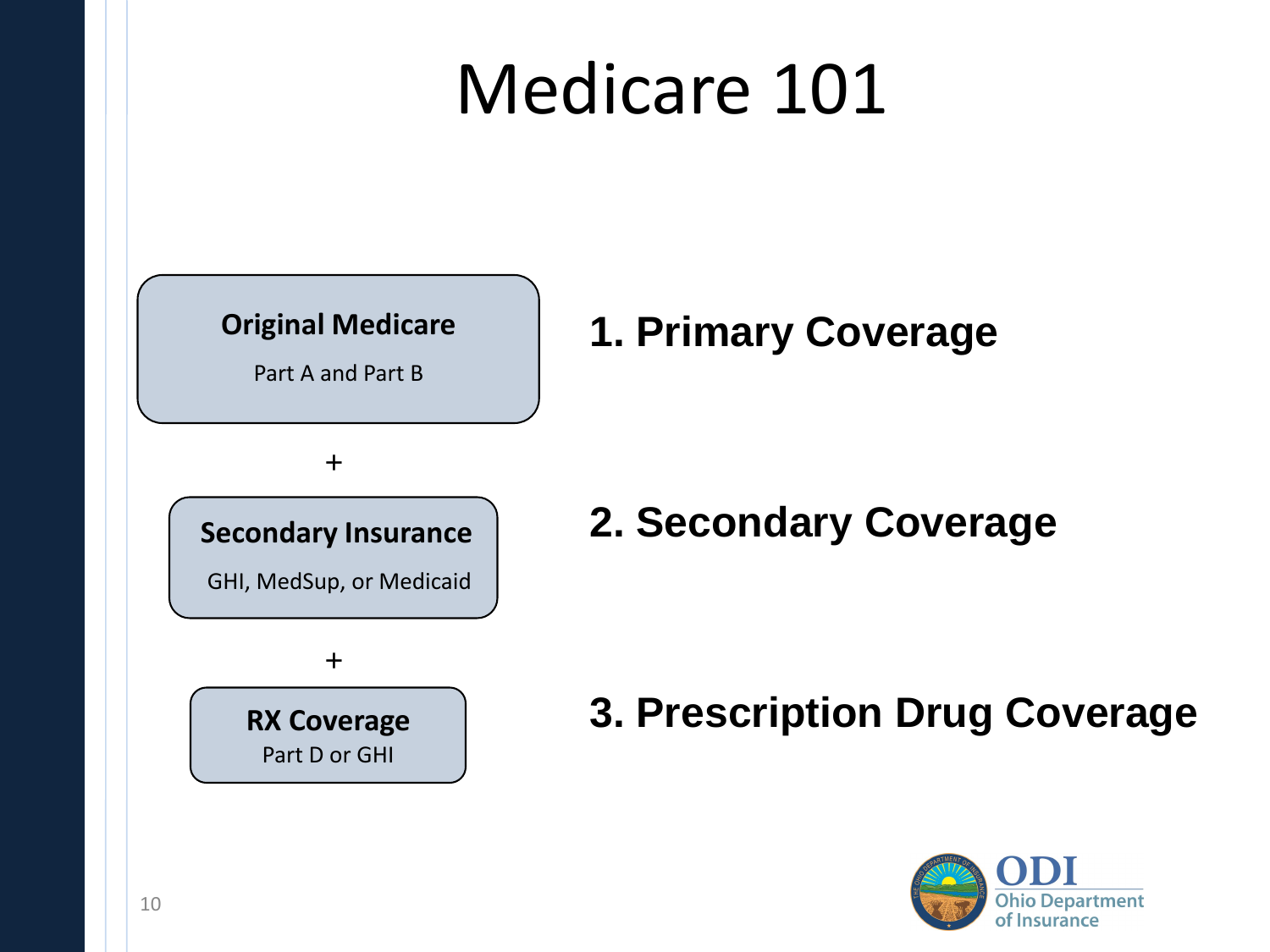## Medicare Part D

- ALL people with Medicare can get Part D
	- May not need Part D if you have credible coverage
- Medicare's Prescription Drug Coverage
	- Offered by private companies that contract with Medicare
	- Available two ways
		- Stand Alone Prescription Drug Plans (PDPs)
		- Available through Medicare Advantage Plans (MAPDs)
	- Initial enrollment is the same as Part B
- Open Enrollment **October 15th - December 7th** 
	- Coverage begins January 1
	- Other enrollment times based on circumstance
- All Medicare patients should review plan options each year at [www.medicare.gov](https://www.medicare.gov/)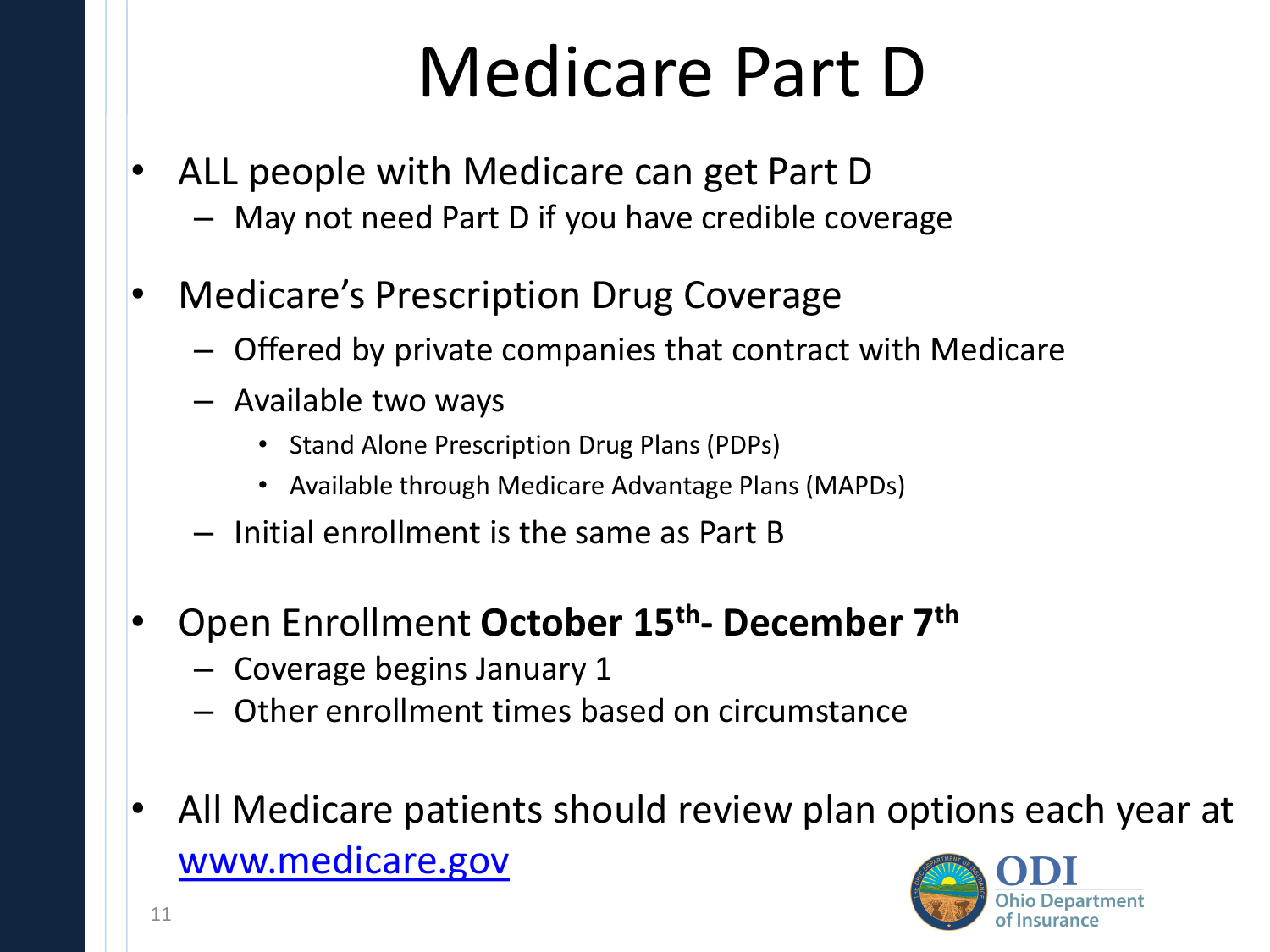#### Review Drug Plans Each Year! (3 C's of PDPs)

#### • Convenience

- Network Pharmacies
- Mail Order Options

#### • Coverage

- Choose a plan that includes your meds on the formulary
- Take the formulary with you when seeing your physicians
- Cost
	- Know all possible costs!

#### Compare plans at **[www.medicare.gov](https://www.medicare.gov/)!**

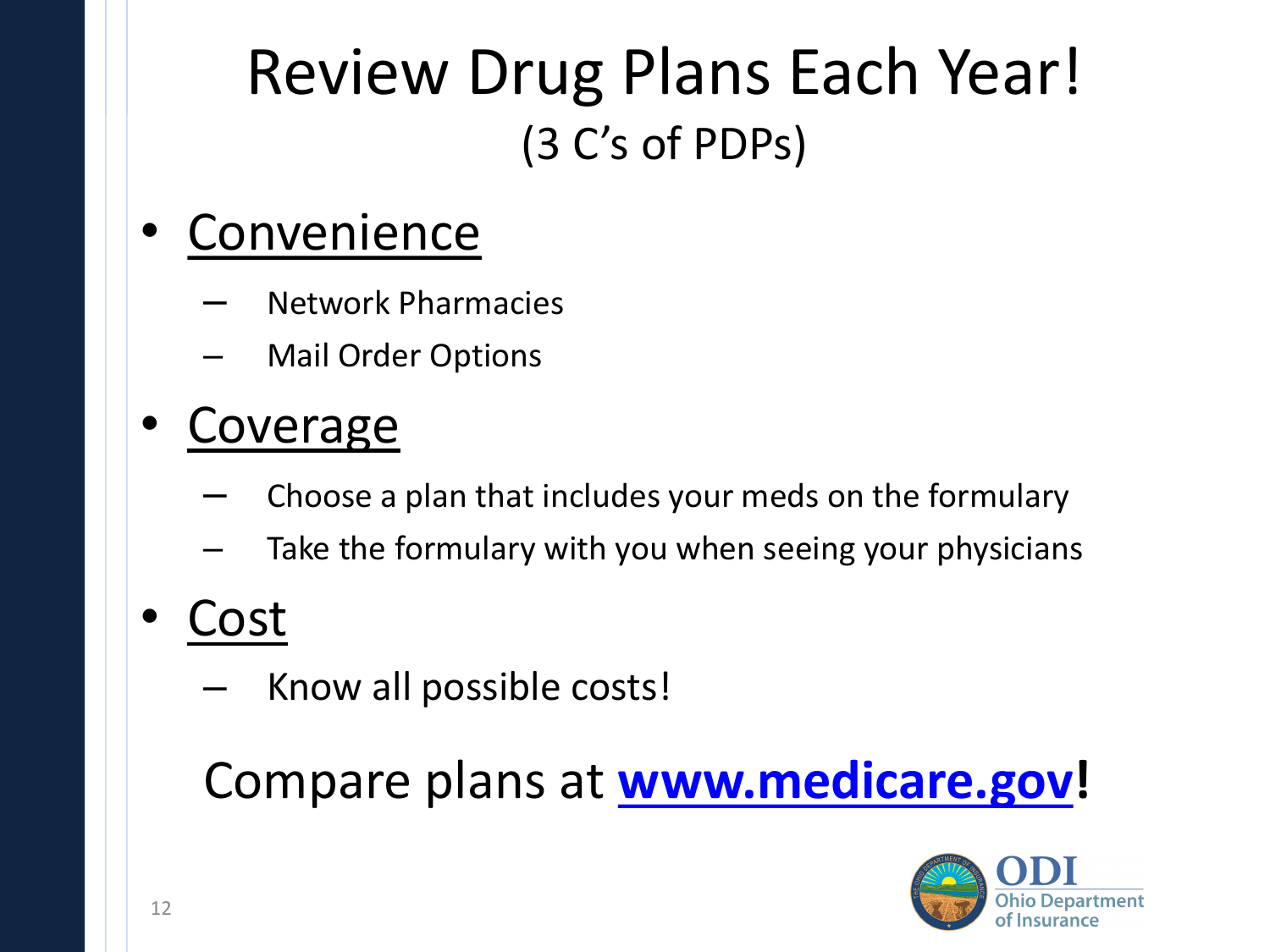# Part D Costs in 2015

- **Average Monthly Premiums-** \$30
- **Annual Deductible** \$0-\$320
- **Copays** 25% or flat copay amounts based on formulary
- **Coverage Gap** (doughnut hole)- \$2,960-\$6,680 in total drug costs.
- Coverage Gap discounts: 55% discount on brand name medications and 35% discount on generic medications during the coverage gap
- Discounts to increase each year until gap is closed in 2020
- **Catastrophic Coverage** Approx. 5% copay after coverage gap

#### **Things to Consider**

- All plans have a different cost structure!
- Late enrollees may incur a 1% penalty for each month of delay
- Those with limited incomes/resources may qualify for extra help (Limited Income Subsidy-LIS) through the Social Security Administration

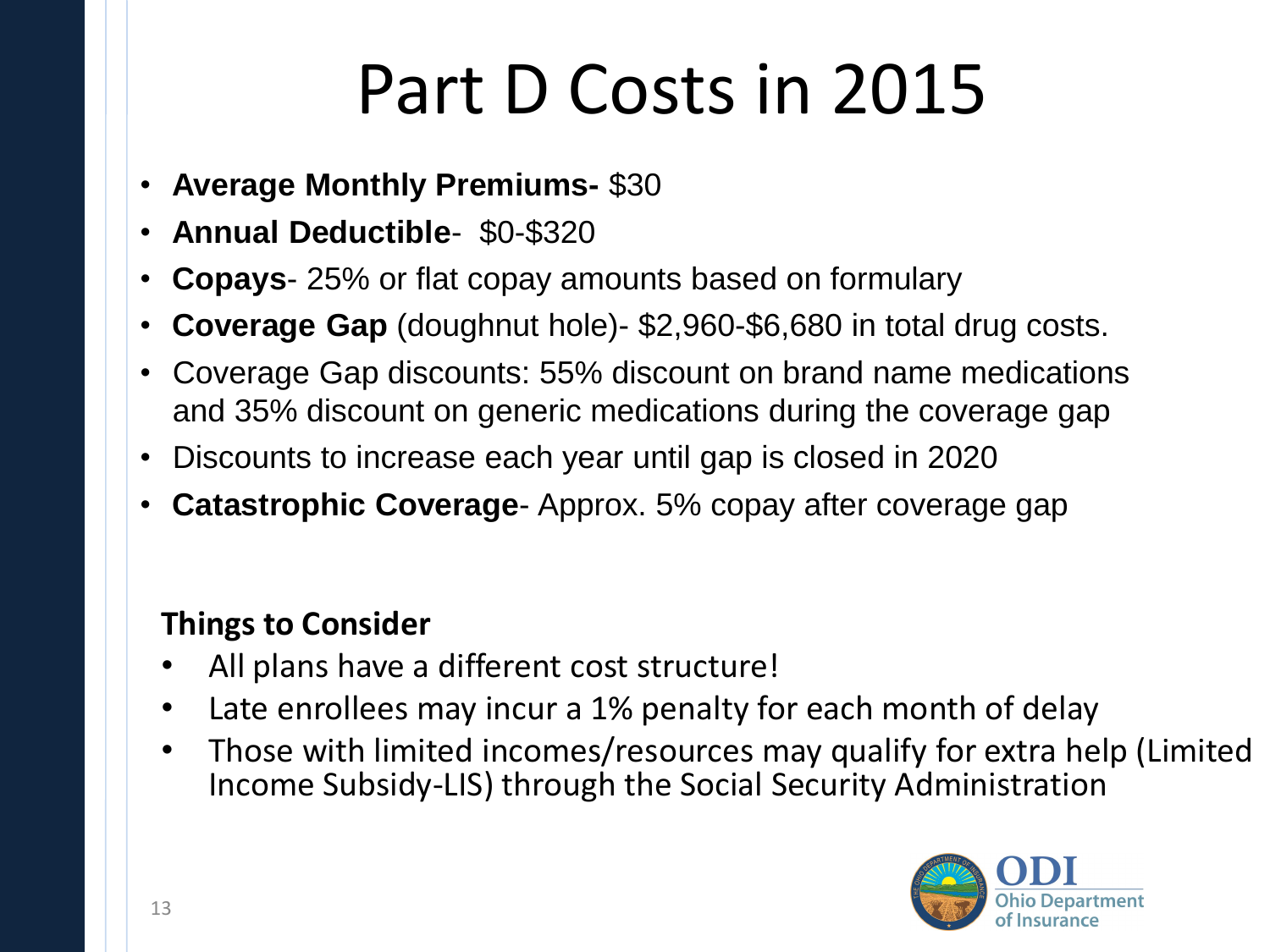# 2014 Low Income Subsidy (Extra Help)

Anyone with Medicare can join a Part D plan but some may qualify for Extra Help to pay the out of pocket costs

- Reduced or NO Premium
- Reduced or NO Deductible
- No more than 15% copays

# **NO DOUGHNUT HOLE**

Income: Resources:

single- \$1,458 single- \$13,440 married \$1,966 married-\$26,860

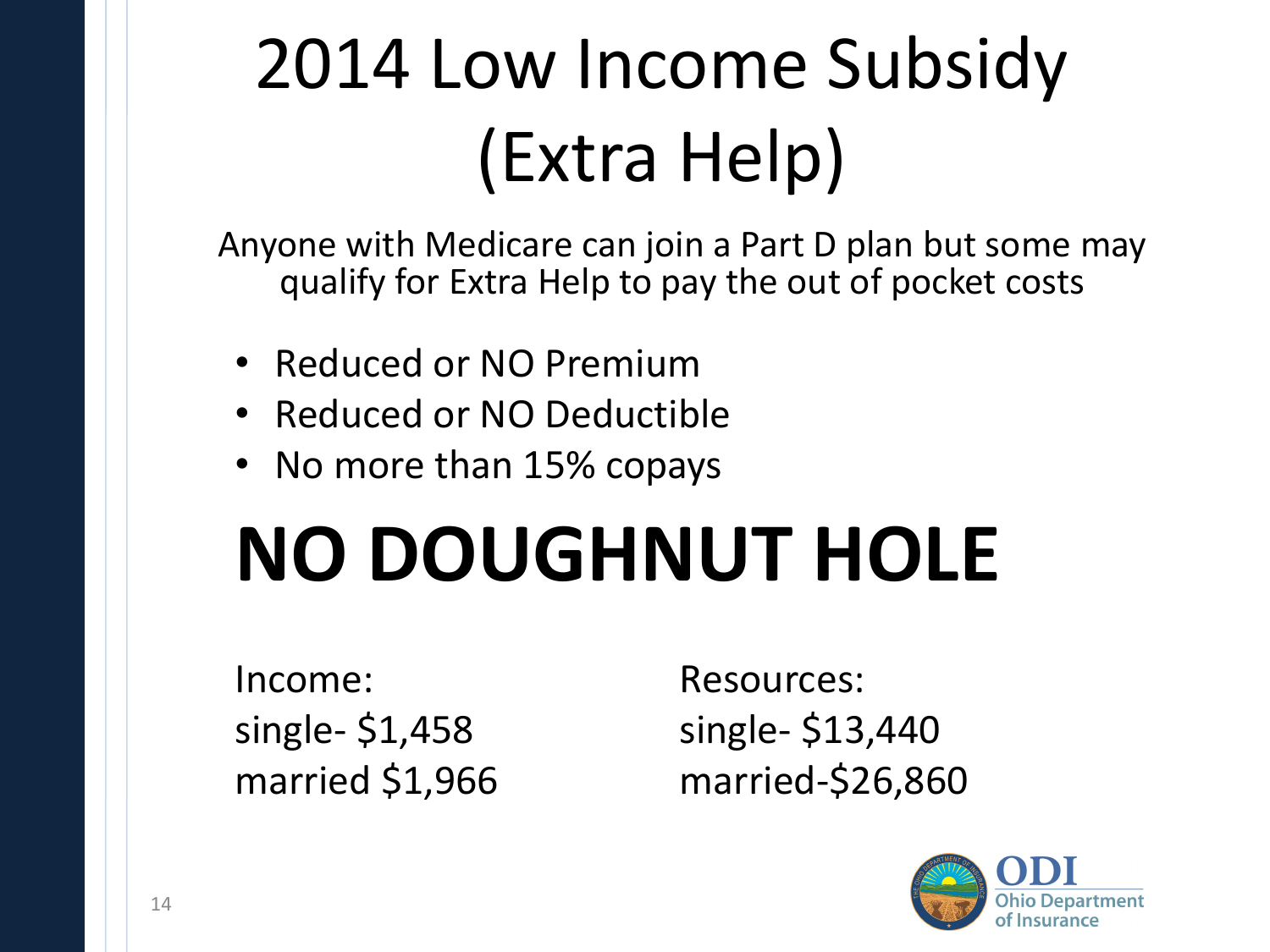#### **Medicare Options**

**Option 1 Option 2**



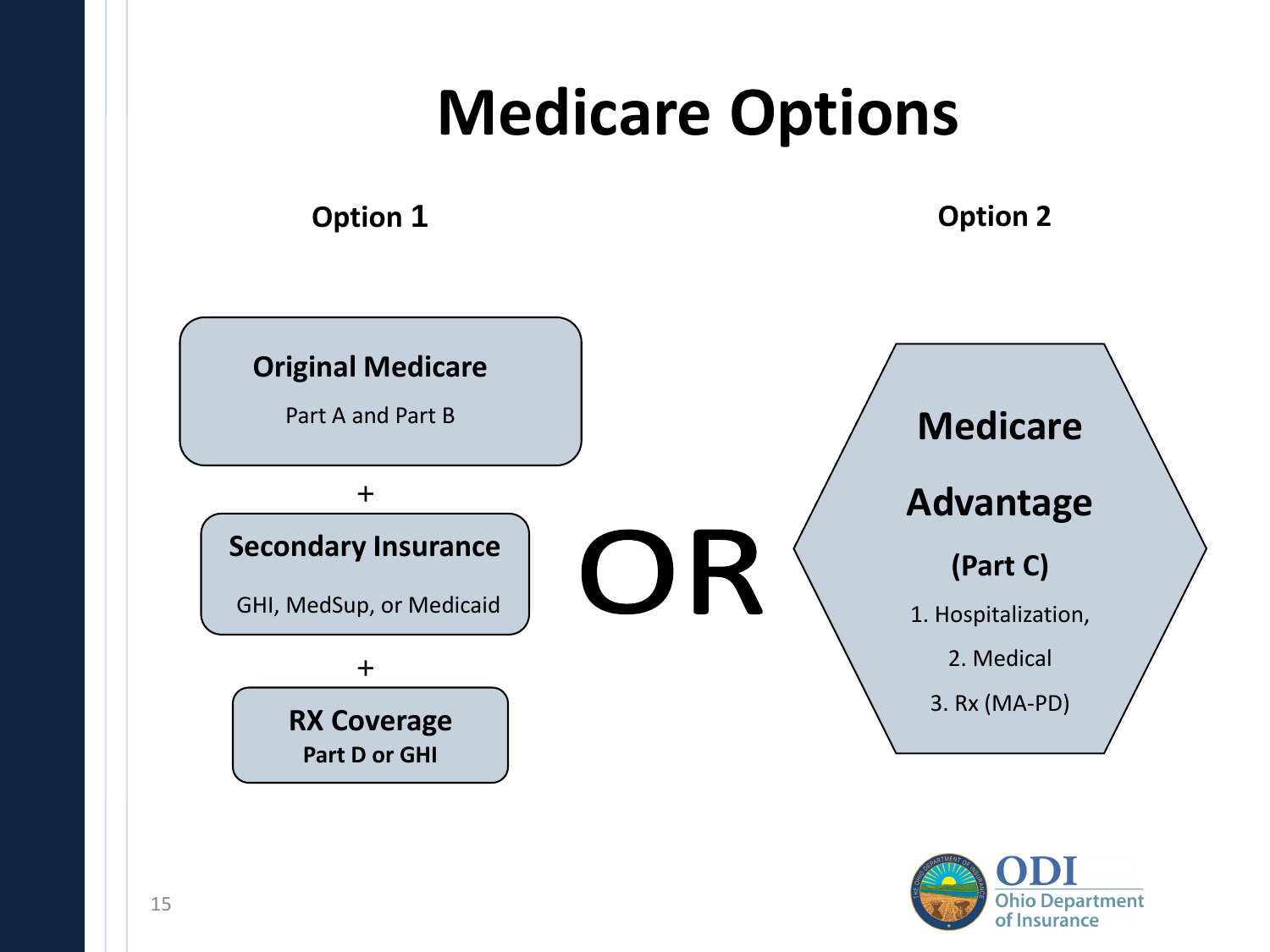# Medicare Advantage

- Available to those
	- enrolled in Part A & B
	- That live within the plan's service area (county)
	- Do NOT have End Stage Renal Disease
- Alternative to Original Medicare
	- Offered by private companies to replace Original Medicare and secondary insurance.
	- Multiple options in each county
		- Health Maintenance Organizations (HMO)
		- Preferred Provider Organizations (PPO)
	- Most plans include Part D benefit (MAPD)
	- Enrollees pay Part B premium and any other applicable costs (Know all possible out of pocket costs)

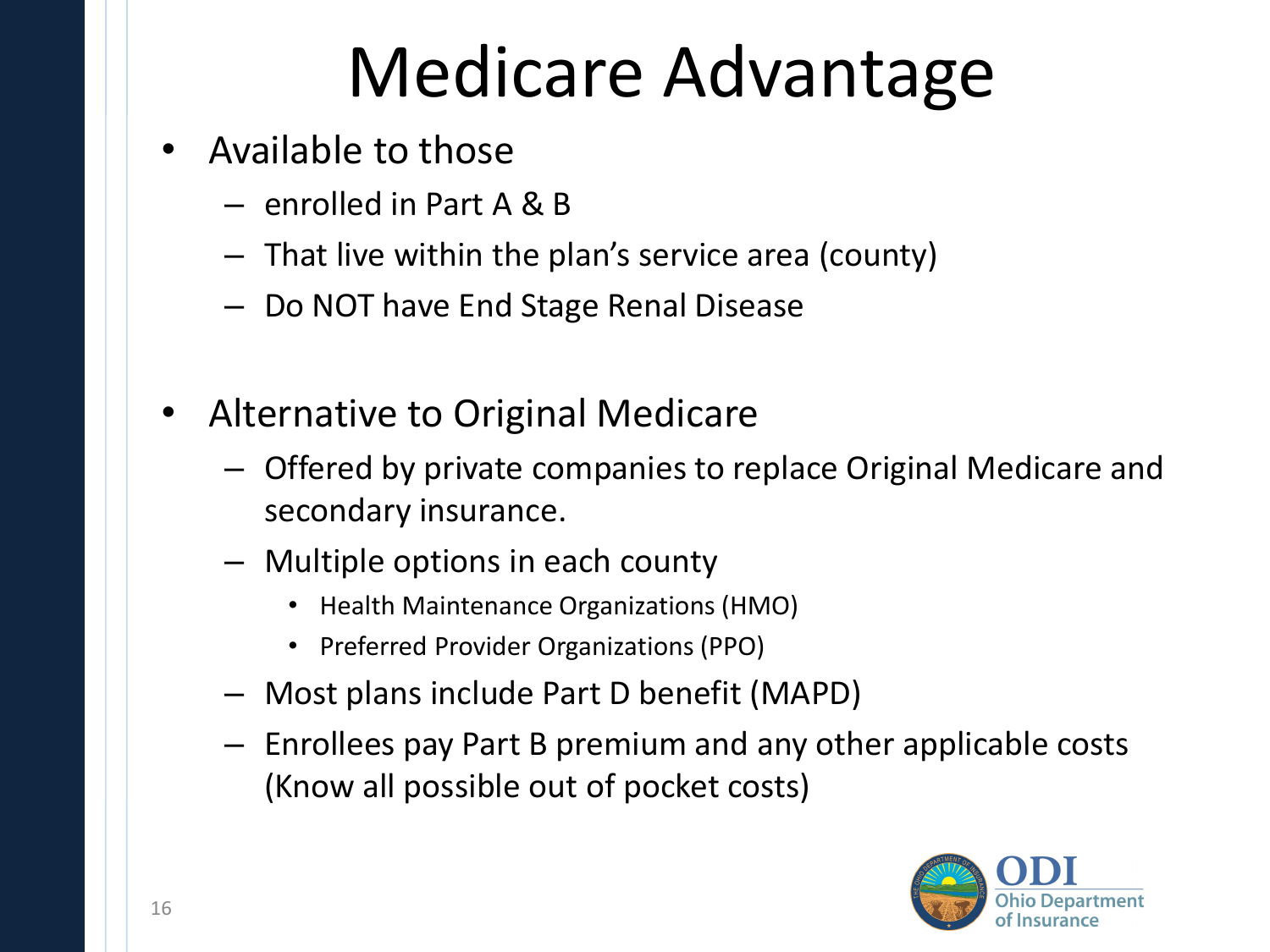## Medicare Advantage

- Open Enrollment **October 15th - December 7th** 
	- Coverage begins January 1
	- Other enrollment times based on circumstances
- MA Annual Disenrollment Period
	- $-$  January 1<sup>st</sup> February 14<sup>th</sup> (first 45 calendar days of the year)
	- May disenroll from a MA plan and return to Original Medicare and enroll in a stand alone prescription drug plan
- 5 Star rated plans (MA, MAPD or PDP) may allow an enrollment at anytime during the year

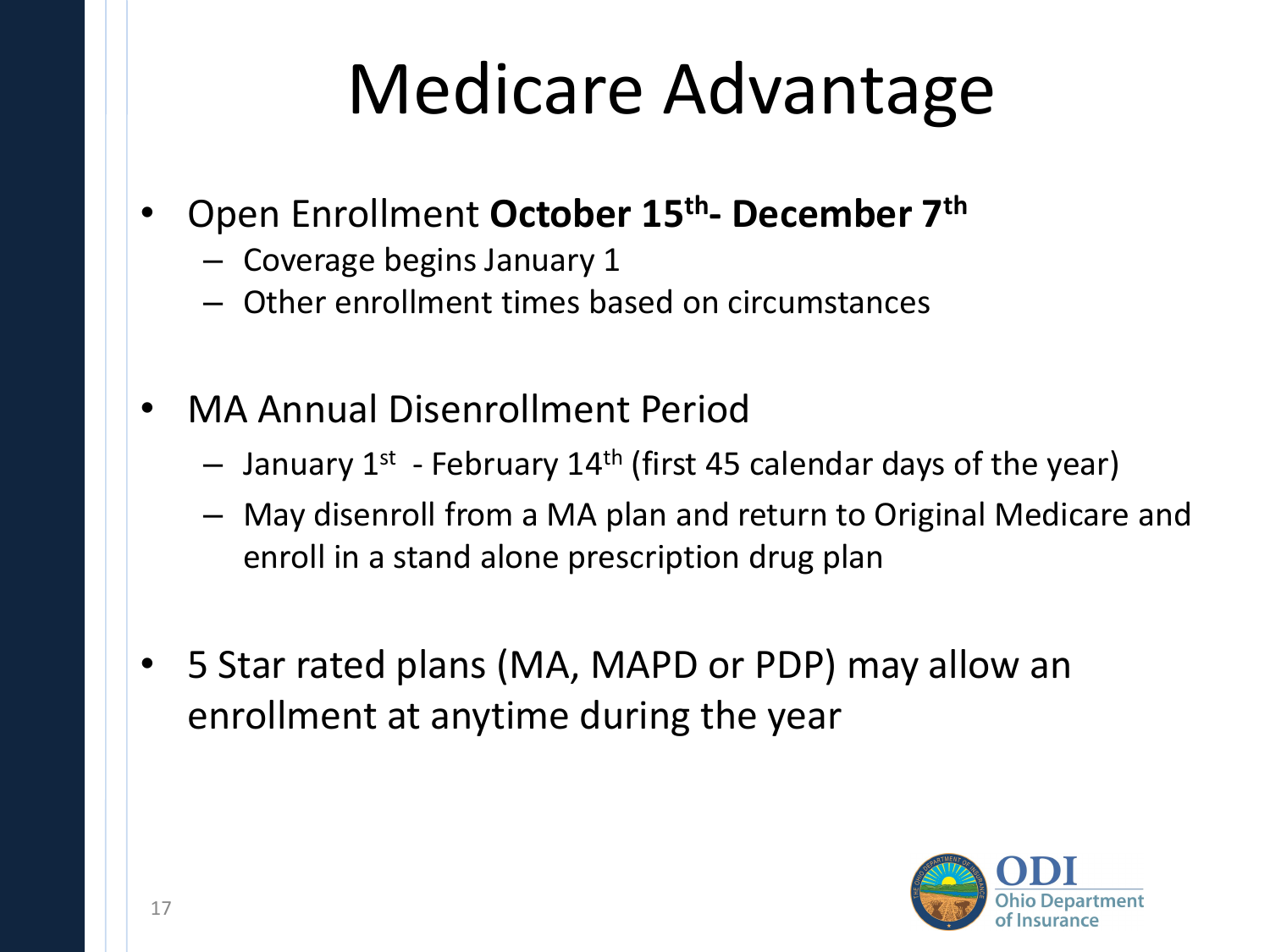### **Know Your Options!**

**Option 1 Option 2** 



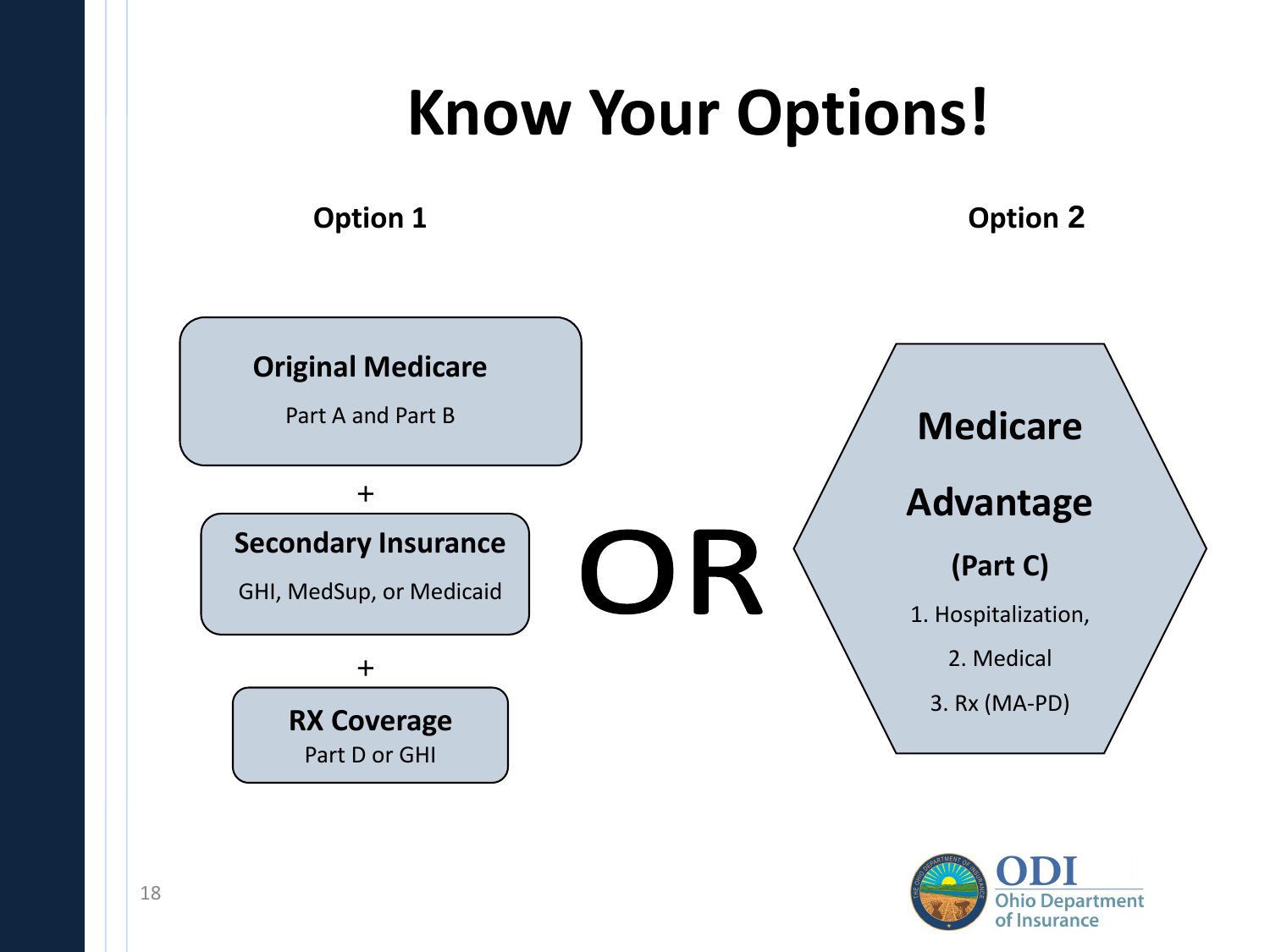## Protect Yourself From Unscrupulous Sales Practices

- The following sales tactics are prohibited:
	- Door to Door Sales
	- Giving out cash gifts or gifts exceeding \$15
	- High Pressure Sales Tactics
	- Misrepresenting a plan or giving incomplete information
	- Representing themselves as Medicare
- If you feel you have been victimized by an agent or a company
	- Get as much information as possible
		- Agents card, including name, address, phone
		- Company and plan information
	- Report the incident to the Ohio Dept. of Insurance at;
		- **1-877-727-6427** Healthcare Exchange Reports
		- **1-800-686-1527** All Other Reports